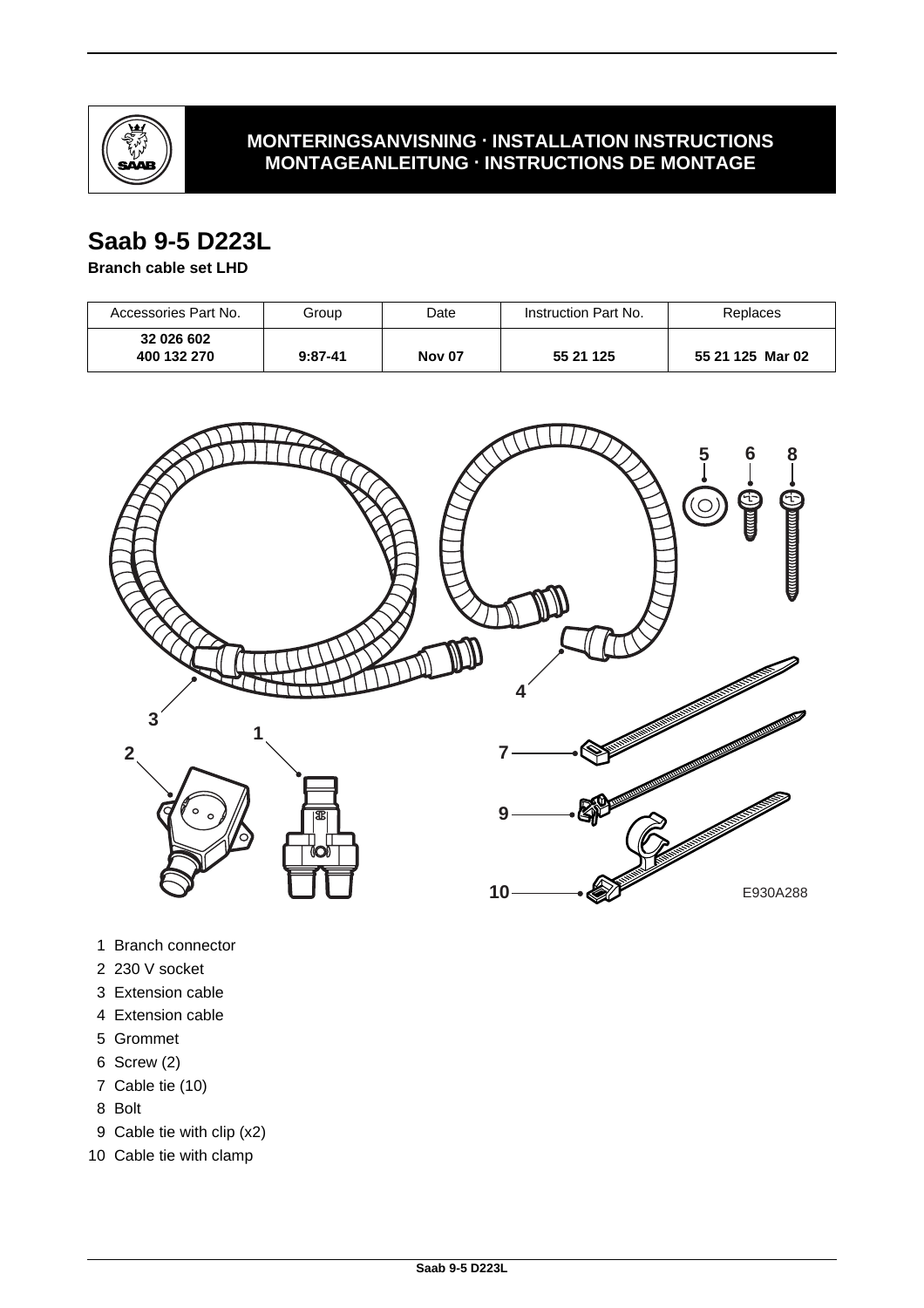

## **WARNING**

It is important to lubricate the extension cable Orings before connecting them and that all connections are pressed together firmly. A loose contact could cause heat release and fire.

- 1 If the car is equipped with a radio other then the Saab original, please check that the customer has the radio code before commencing work. Remove the battery and battery shelf.
- 2 Remove the centre section of the grille by
	- a lifting it slightly to release its lower edge
	- b pulling it forward and down so that the spring clips release
- 3 Detach the side sections from the back by bending up the lower clips so that they release.
- 4 Remove the right-hand direction indicator and headlamp.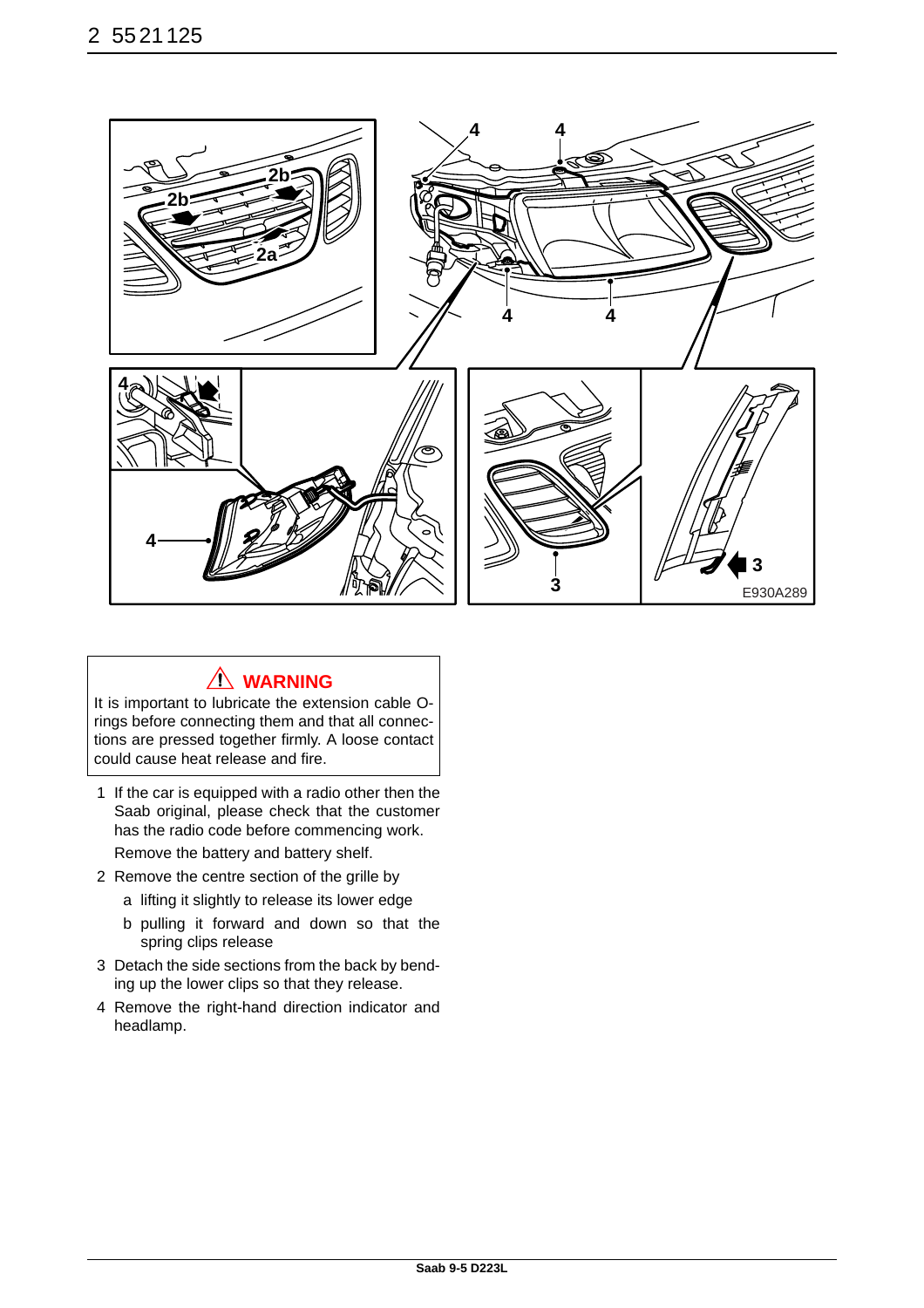

- 5 **If the car is fitted with an engine heater:** Detach the intake cable from the engine heater, pull it back and run it in front of the radiator.
- 6 Run the intake cable along the wiring harness above the bumper rail to the right-hand side of the car.
- 7 Connect the intake connector to the branch connector (A), the 2.0 m extension cable to the branch connector (B) and the 1.5 m extension cable to the branch connector (C). Mark the position of the holes using the connectors as a template (11 cm from the edge).

#### **Important**

The branch connectors must be angled back as far as possible.

Drill a 3.5 mm hole.

- 8 Deburr the hole and remove loose swarf and flakes of paint. Clean with Teroson FL cleaner. Apply Standox 1K Füllprimer. Apply finish paint. Use Terotex HV400 or Mercasol 1 on inside surfaces.
- 9 Screw the branch connectors into place.
- 10 Secure the intake cable along the wiring harness above the bumper rail.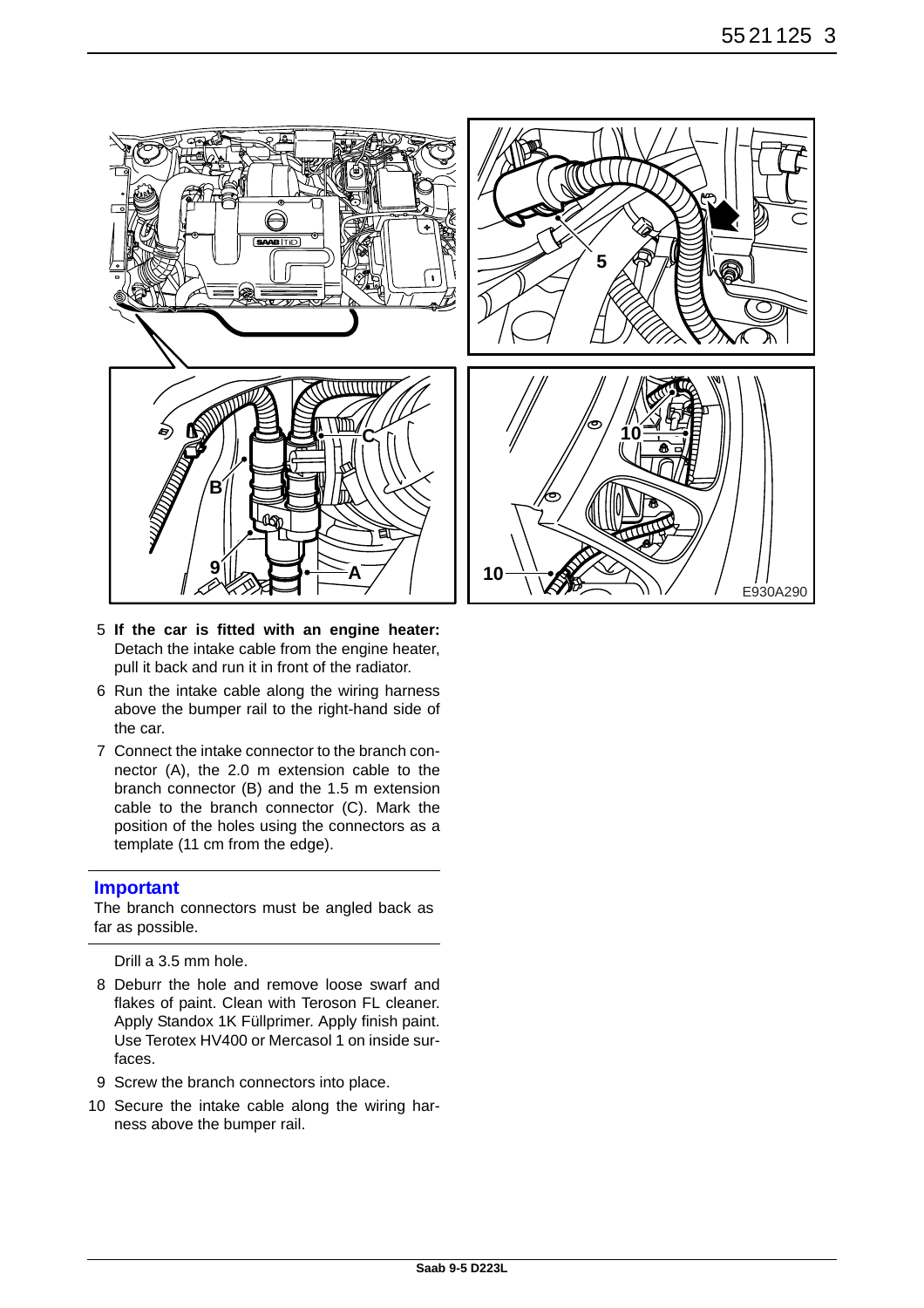

- 11 Run the 2.0 m extension cable from the branch connector (B) via the attachment points on the top of the fan cowling, around the battery area up to the engine heater. Connect the cable to the engine heater and fit the lock brace.
- 12 Secure the extension cable using a cable tie with clip to the hole in the upper radiator member, using a cable tie with clamp to the bonnet lock wire (50 mm from the right-hand mounting of the bonnet lock wire) and using ordinary cable ties to the attachment points on the top of the fan cowling and to the wiring harness behind the battery.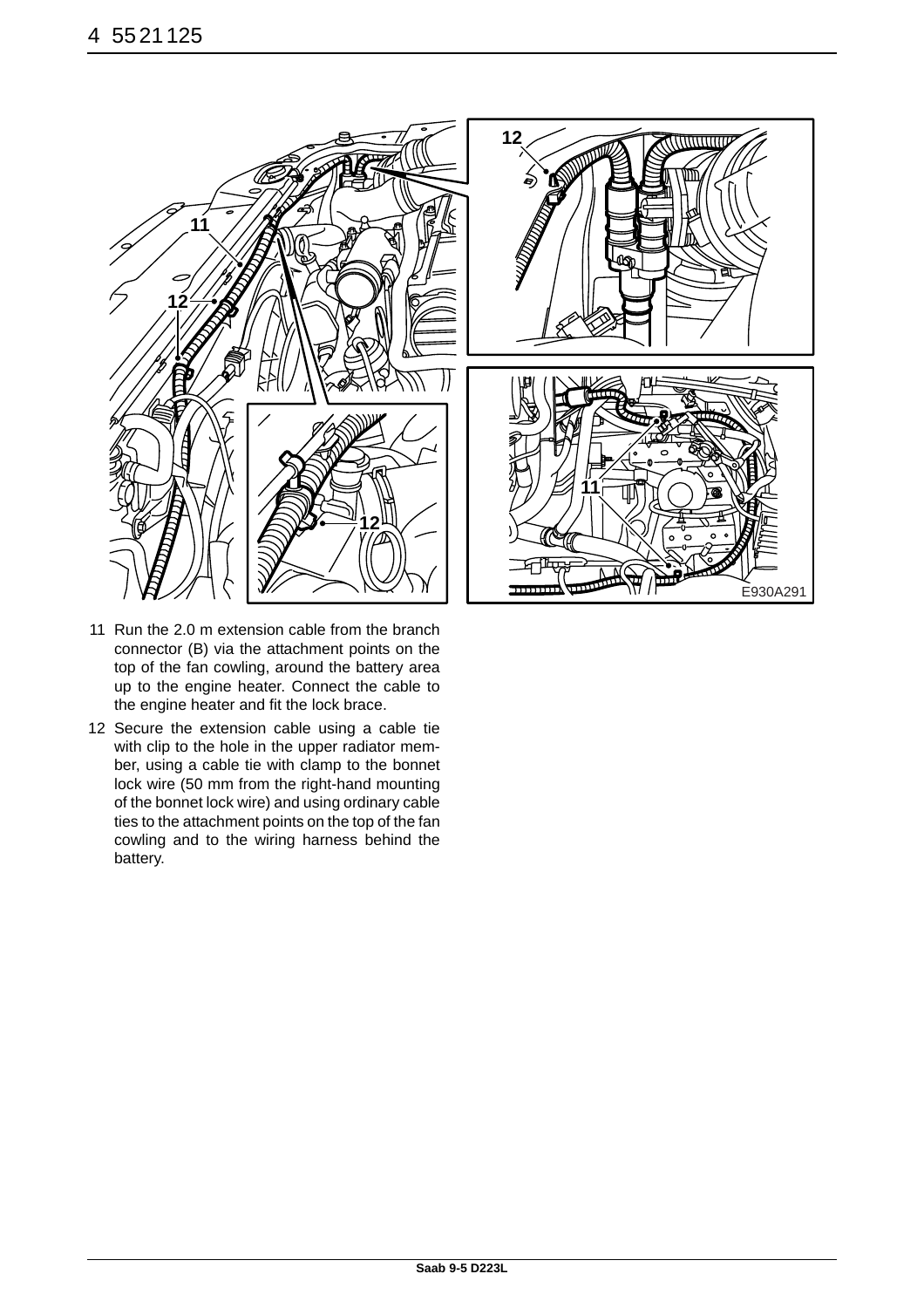

13 Remove the glovebox and bend aside the top edge of the mat. If the glovebox is cooled, detach the cooling hose.

**Cars with automatic gearboxes:** Remove the connector from the control module and bend aside the wiring harness.

- 14 Measure and drill a 22 mm hole with a hole saw; see illustration. Cut away some of the insulation on the outside of the bulkhead.
- 15 Deburr the hole and remove loose swarf and flakes of paint. Clean with Teroson FL cleaner. Apply Standox 1K Füllprimer. Apply finish paint. Use Terotex HV400 or Mercasol 1 on inside surfaces.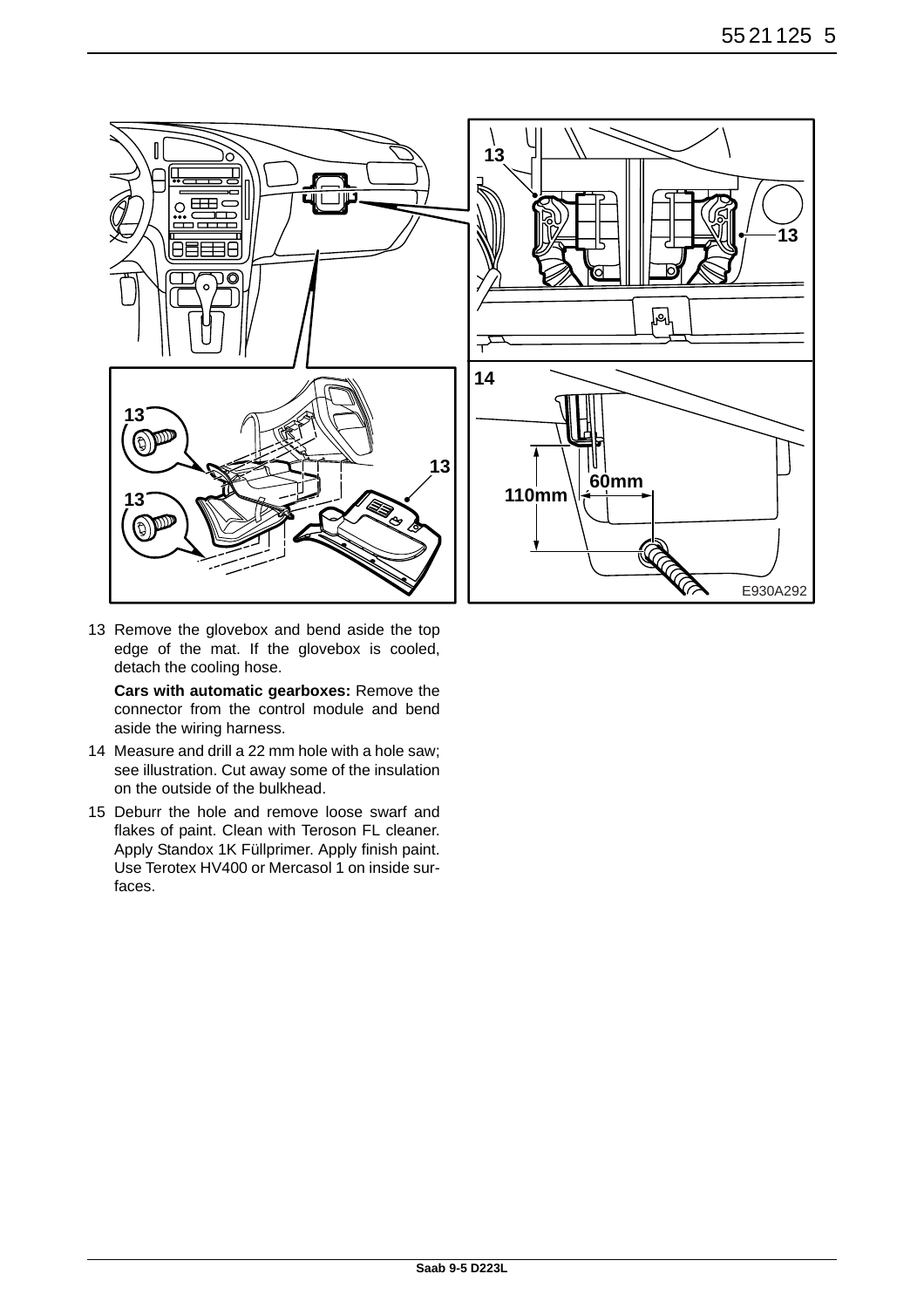

- 16 Run the 1.5 extension cable along the power steering hoses to the bulkhead.
- 17 Fit the kit's grommet on the extension cable.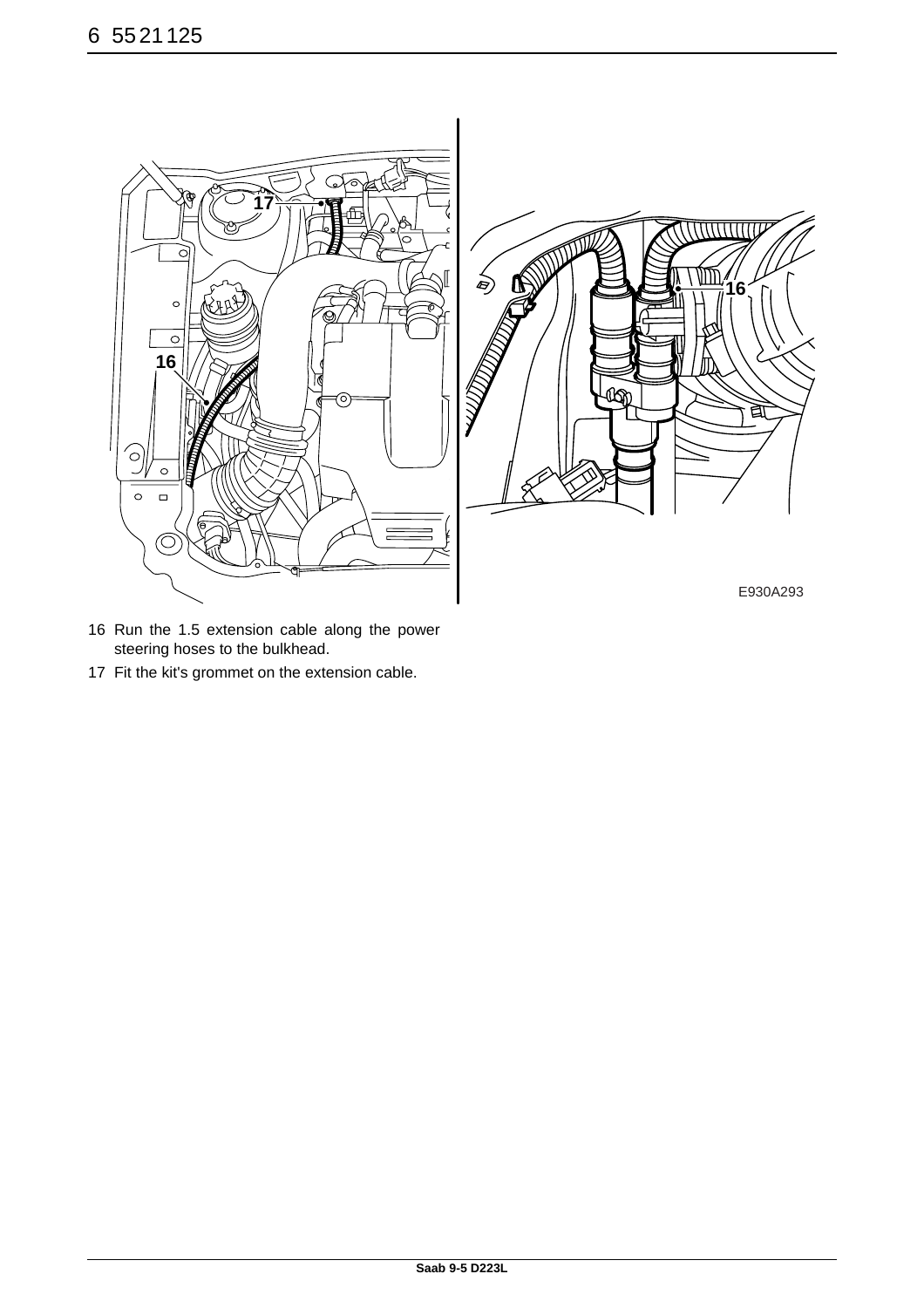

- 18 Insert the extension cable through the grommet to the spot where the cabin socket is to be fitted. Secure the cable with cable ties.
- 19 Fit the kit's grommet in the bulkhead from the outside and seal with Teroson T 242 (part no. 30 15 781) or a sealant of similar quality.
- 20 Place the 230 V socket on the knee guard panel near the A-pillar; see illustration. Use an awl to mark the position of the holes.
- 21 Attach the extension cable to the 230 V socket and screw the socket into place.
- 22 **Cars with automatic gearboxes:** Connect the control module.
- 23 If the glovebox is cooled, connect the cooling hose. Fit the glovebox.